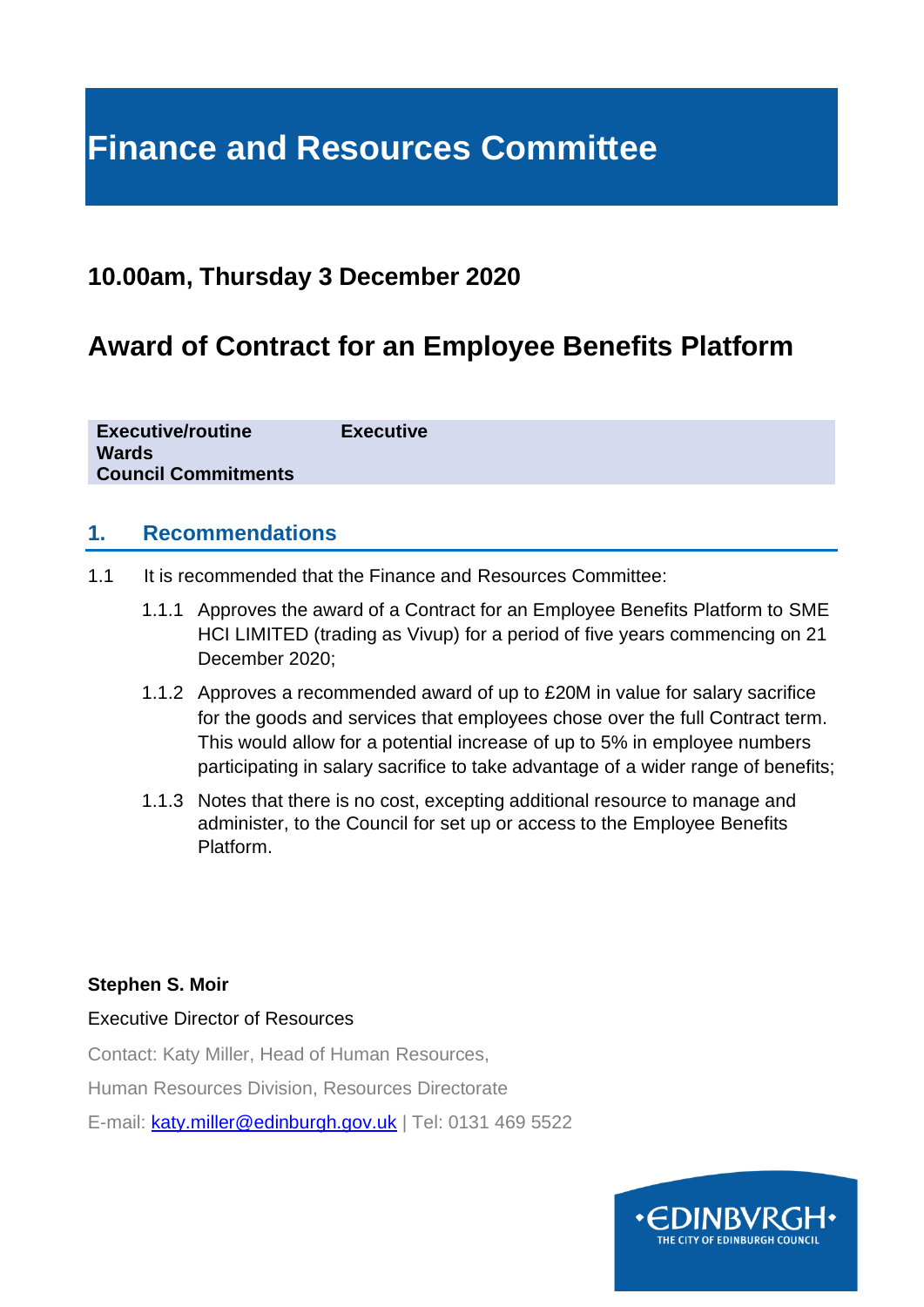**Report**

# **Award of Contract for an Employee Benefits Platform**

#### **2. Executive Summary**

- 2.1 This report seeks approval to award the Contract for an Employee Benefits Platform to SME HCI LIMITED (trading as Vivup), to commence on 21 December 2020 for a period of five years for a value of up to £20M of salary sacrifice funds over the Contract term.
- 2.2 Vivup have experience with delivering benefits to over 250 NHS Trusts, Councils, Universities and educational bodies. The organisation has been trading for 15 years and manage circa 1M employees via their benefits platform.

#### **3. Background**

- 3.1 The City of Edinburgh Council (Council) offers a Cycle to Work Scheme, a Car Lease Scheme and an Employee Discounts scheme through several separate contracts at present.
- 3.2 There are several disadvantages to our current approach of maintaining separate contracts, including; challenges in employees understanding and navigating the totality of benefits on offer; substantial manual intervention and administration required for managing different processes and systems; the individual procurement processes required; and, the contract management arrangements are unnecessarily time consuming for the Human Resources (HR) Division.
- 3.3 HR aims to bring together Employee Benefits on one accessible platform under a single Contract. This would simultaneously improve the offering for our employees and increase employee engagement by providing an easily accessible platform for all.

#### **4. Main report**

4.1 Commercial and Procurement Services (CPS) and HR undertook a Mini Competition utilising Lot 1 (Managed Service) from Eastern Shires Purchasing Organisation (ESPO)'s Framework Agreement for Staff Benefits (319\_19).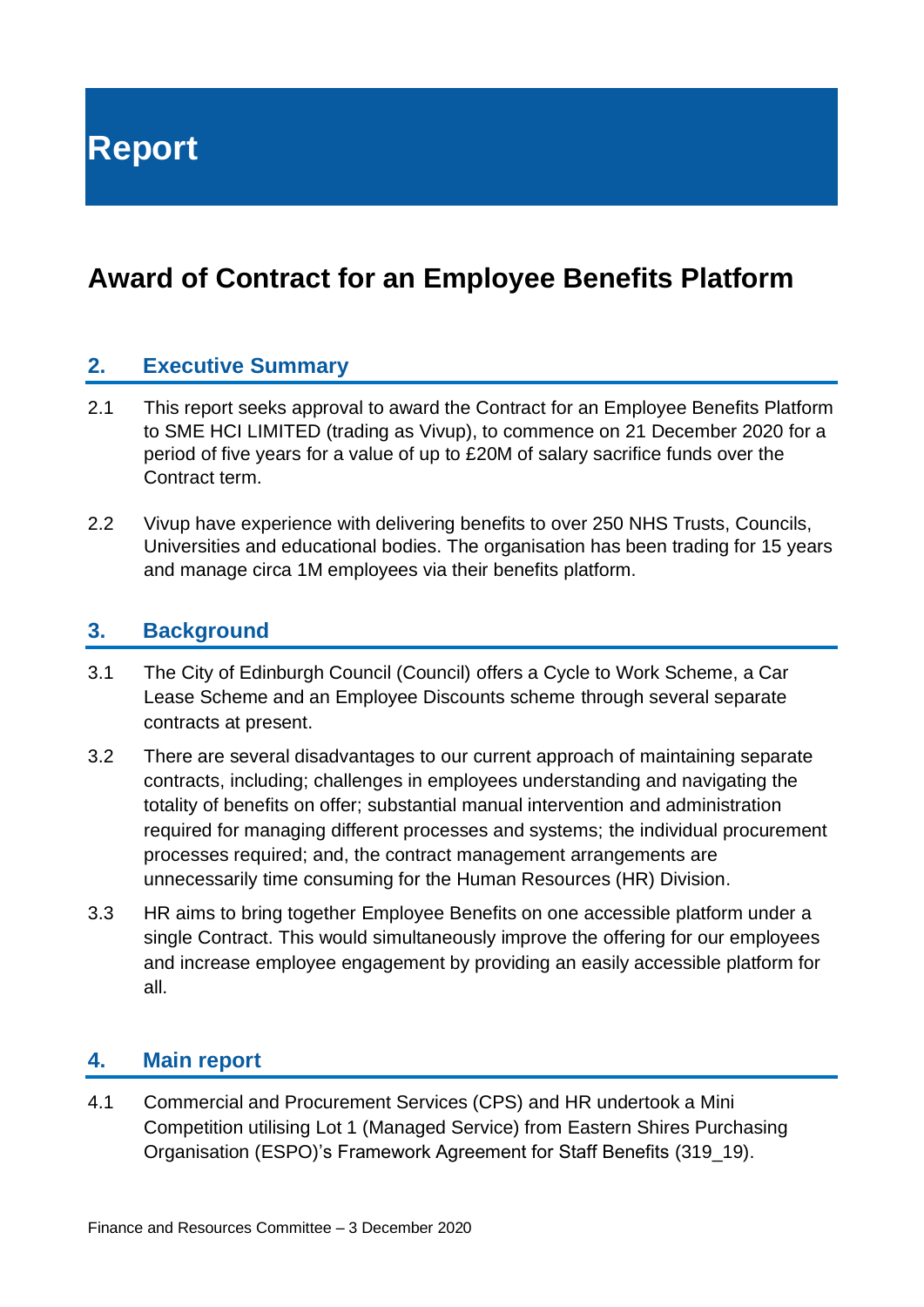- 4.2 On 11 September 2020, the Council issued an Invitation on Public Contracts Scotland to all eight Service Providers on Lot 1 (Managed Service) of the Framework with a submission deadline of 5 October 2020.
- 4.3 A cost/quality ratio of 40%/60% was applied to encourage competitive rates while ensuring that the Service Provider could fulfil the Council's requirements.

#### 4.3.1 **Cost** 40%

The price for evaluation was based on the initial set up fee for the six core schemes and any annual platform charge per employee for the six core schemes.

In addition, the Pricing Schedule contained two requests for information. Service Providers were requested to provide information on the set-up fee and the annual platform charge per employee for two additional schemes and Service Providers were requested to provide information on what percentage of sales rebate they could offer annually.

#### 4.3.2 **Quality** 60%

Service Providers were requested to answer questions on Scope of Services (30%), Platform Operation (15%), Implementation (20%), Marketing Communication (10%), Supply Chain (10%), Contract Management (5%), Continuous Improvement (5%), Data Protection (5%) and Fair Work Management Information (N/A).

4.4 Tenders were received from three Service Providers and the following scores allocated:

| <b>Service Provider</b> | <b>Quality Score</b><br>(60%) | <b>Cost Score</b><br>(40%) | <b>Total Score</b><br>$(100\%)$ |
|-------------------------|-------------------------------|----------------------------|---------------------------------|
| SME HCI LIMITED (Vivup) | 57.00                         | 40.00                      | 97.00                           |
| Tenderer 2              | 45.00                         | 40.00                      | 85.00                           |
| Tenderer 3              | 27.00                         | 0.00                       | 27.00                           |

- 4.5 Two of the providers who bid, did not charge for the use of their platform as they rely on supplier commission to make a profit in providing the service. This is reflected in scoring as they submitted nil cost returns. This effectively means that the cost to the Council for the benefits platform is neutral as the service provider does not charge the Council but instead receives commission from the suppliers they work with and help promote through their scheme.
- 4.6 The recommended Employee Benefits Platform will introduce the following six core schemes: Cycle to Work Scheme, Green Car Scheme, Employee Discounts Scheme, Discounted Gym Membership Scheme, Technology and Smartphone Discount Scheme and Shared Cost Additional Voluntary Contributions (AVC).
- 4.7 The specification required that the Service Provider shall offer the facility to add or already include independent local cycle outlets where possible, as well as national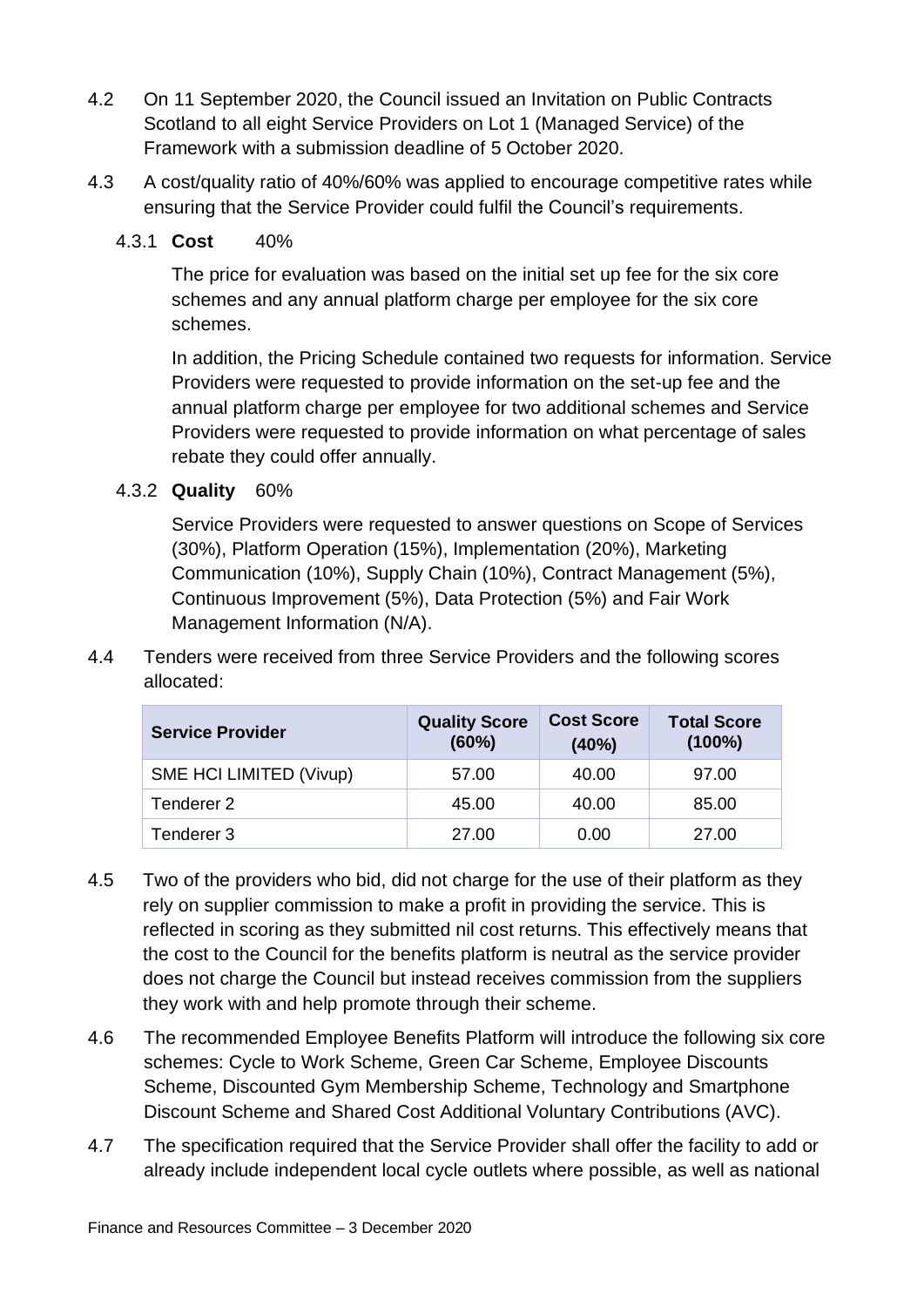providers (Cycle to Work Scheme specific). Vivup manages a network of independent bike shops and will offer independent local cycle shops as a route to employees. They will also offer access to some larger national chains to ensure employees have a wide choice.

- 4.8 The specification required that the Service Provider ensures that the vehicles available to employees emit less than 120g of CO2 per kilometre (Green Car Scheme specific).
- 4.9 Additionally, it is possible for the Council to adjust the parameters of vehicles available under the scheme to reflect lower CO2 limits in future. The CO2 targets shall be considered annually, and policy amended to reflect legislative changes and when lease costs and infrastructure of electric and ultra-low emission cars make them more accessible for employees.
- 4.10 Additionally, the Contract reserves the option to introduce other schemes at a later stage such as a Reward and Recognition Scheme and an Employee Assistance Programme.
- 4.11 It should be noted that previously another salary sacrifice option that was available to colleagues was Childcare Vouchers which enabled working parents to save on the cost of childcare for children under 16 however the UK Government closed this to new entrants with effect from 4 October 2018. The reason for this is because it launched a new form of childcare funding support for working parents, called Tax-Free childcare (TFC) which changes the package of financial support it offers to working parents. As the new TFC scheme is not a salary sacrifice scheme but managed by the UK Government, the Council plays no part in the administering of this scheme, however parents who were already participating in the Childcare Vouchers scheme before the closure date can continue to benefit from the savings for as long as their child remains eligible and they meet certain terms and conditions.

### **5. Next Steps**

- 5.1 Subject to approval, the Contract will be awarded to Vivup for a period of five years.
- 5.2 Following the award, HR will work with Vivup's implementation team to agree and deliver an implementation plan.
- 5.3 Human Resources will ensure that effective contract management is delivered throughout the lifecycle of the Contract, in accordance with the Council's contract management framework and with the support of the Contracts and Grants Management Team, as necessary.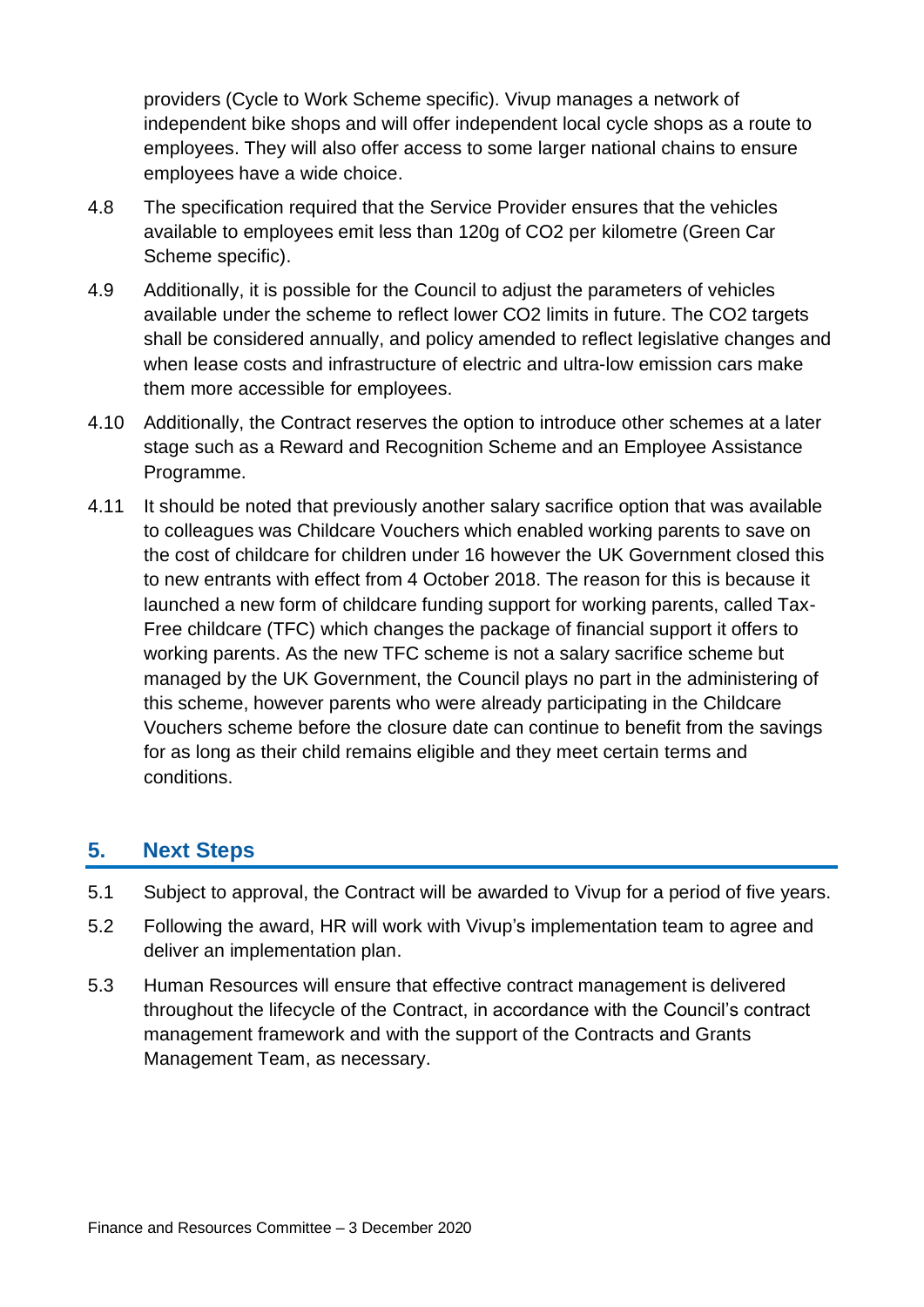## **6. Financial impact**

- 6.1 Employees will have access to promotional pricing and offers as well as the ability to spread the cost of purchases through salary sacrifice
- 6.2 Vivup does not charge for the initial set up of the six core schemes nor do they have an annual platform charge per employee for the six schemes.
- 6.3 Currently, the Council saves approximately £221,000 between Tax, National Insurance and Pension Contributions. This is expected to increase due to the greater range of salary sacrifice opportunities.
- 6.4 There would be no further set up fee for additional schemes should they be added to our Employee Benefits Platform at a later point during the contract.
- 6.5 Committee should note that an additional free scheme can be added to the Contract in future, should that be required.
- 6.6 Currently the Council receives a rebate which is only for our bikes and associated goods bought through the Cycle to Work Scheme. This totalled £7,595 in 2019.
- 6.7 Vivup have agreed a rebate which is a lower percentage than that offered by the previous Cycle to Work Scheme operator, however, this is for all goods and services bought across all the new benefit schemes we will offer (excluding the Green Car Scheme).
- 6.8 While this rebate is less in percentage terms, it is likely that Tax, N.I. and Pension Contributions savings made by offering a wider range of schemes, shall mean that the rebate will equate to more over the Contract term.
- 6.9 The associated costs with procuring the contract were estimated to be around £10,000.

# **7. Stakeholder/Community Impact**

- 7.1 HR undertook an initial benchmarking exercise in 2018 to inform a decision to procure an Employee Benefits Platform. Further benchmarking, cost and benefits were reviewed early 2020 and the decision was made to proceed.
- 7.2 Consultation with Council employees was undertaken in the form of focus groups, where diverse sample groups were taken from across the organisation. Each session provided a detailed description of the proposed benefits and provided an opportunity for colleagues to provide feedback on the proposed offering.
- 7.3 According to the responses, the majority of participants were positive about the proposed transition to a single provider and the various schemes included in the proposal. The most popular schemes were the Shared Cost AVCs and the Employee Discounts Scheme, with 90% of colleagues considering using themselves and recommending to others. The proposed Technology and Smartphone Discount Scheme was also popular with participants, with four out of five employees giving positive feedback. For the Cycle to Work Scheme and